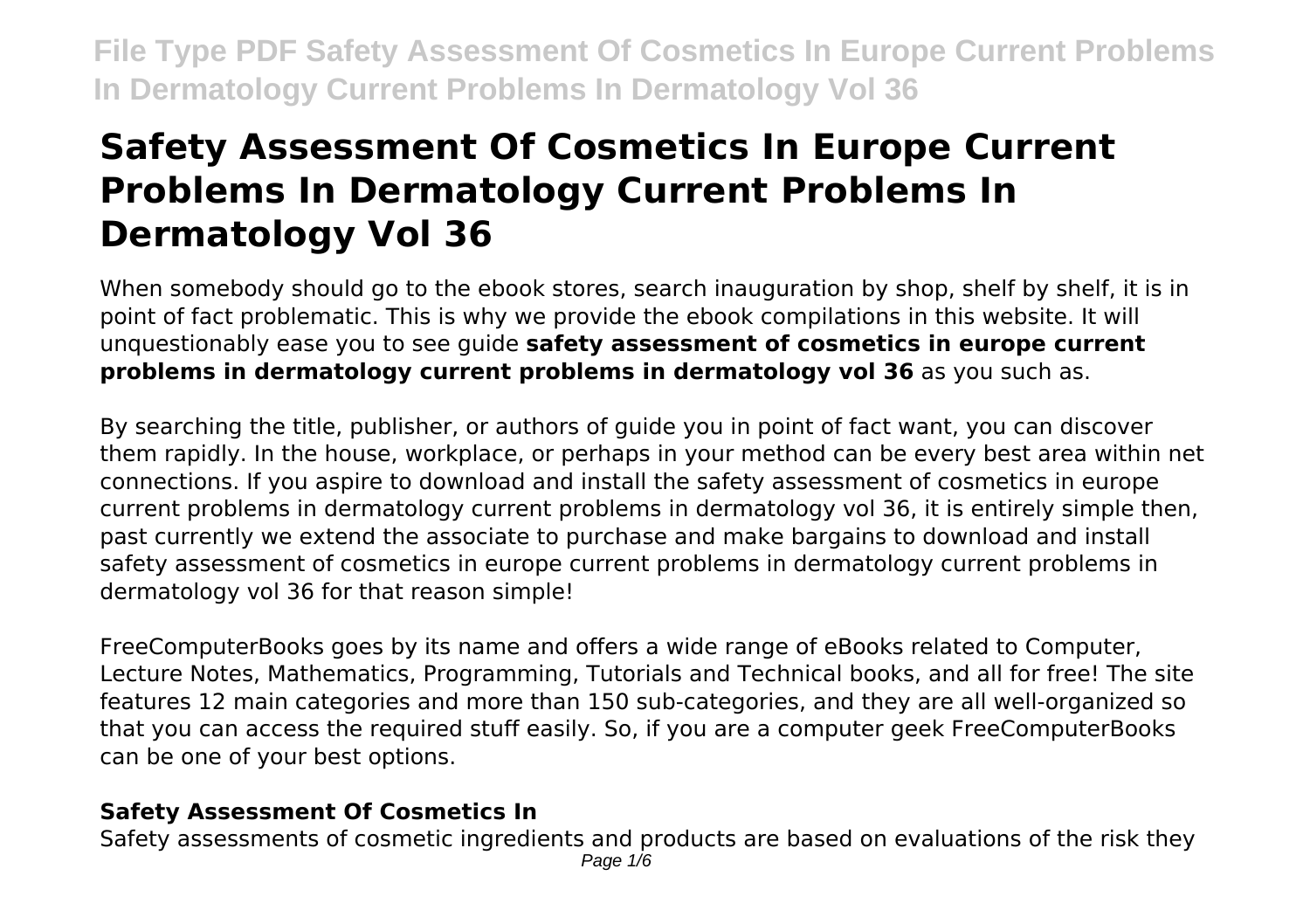pose. Risk is defined as the probability of harm in relation to dose and exposure. Hazard based safety assessment looks only at the potential to cause injury, but with no relation to dose or exposure.

#### **Ensuring Safety in Cosmetics - The Personal Care Association**

Safety assessment: The Guidance notes that historically, calculation of the margin of safety of a cosmetic ingredient has been based on a measured toxicological point of departure (POD), along with an estimate of internal exposure in terms of systemic exposure dose (SED).

#### **EC Committee Publishes Guidance on Safety Assessment of ...**

A Cosmetic safety assessment is an approach mandated in the EU, but also widely requested by buyers and authorities in North America, ASEAN Cosmetics Directive, Saudi Arabia and other countries like China considerated as an alternative method. Our experts offer different types of service as required by various cosmetic legislations:

#### **Safety Assessments for Cosmetics - Intertek**

Cosmetic product safety assessment is conducted based on part A of the CPSR, which gives cosmetic product safety information and includes documents such as: the cosmetic product formula, the qualitative and quantitative composition of the product, raw material specifications and toxicological profiles of the substances used,

# **Cosmetics Safety Assessment - CE.way**

cosmetics primarily as hair conditioning agents and skin conditioning agents-miscellaneous. The Panel considered relevant data related to these ingredients. The Panel concluded that ceramides were safe in cosmetics in the present practices of use and concentration described in this safety assessment.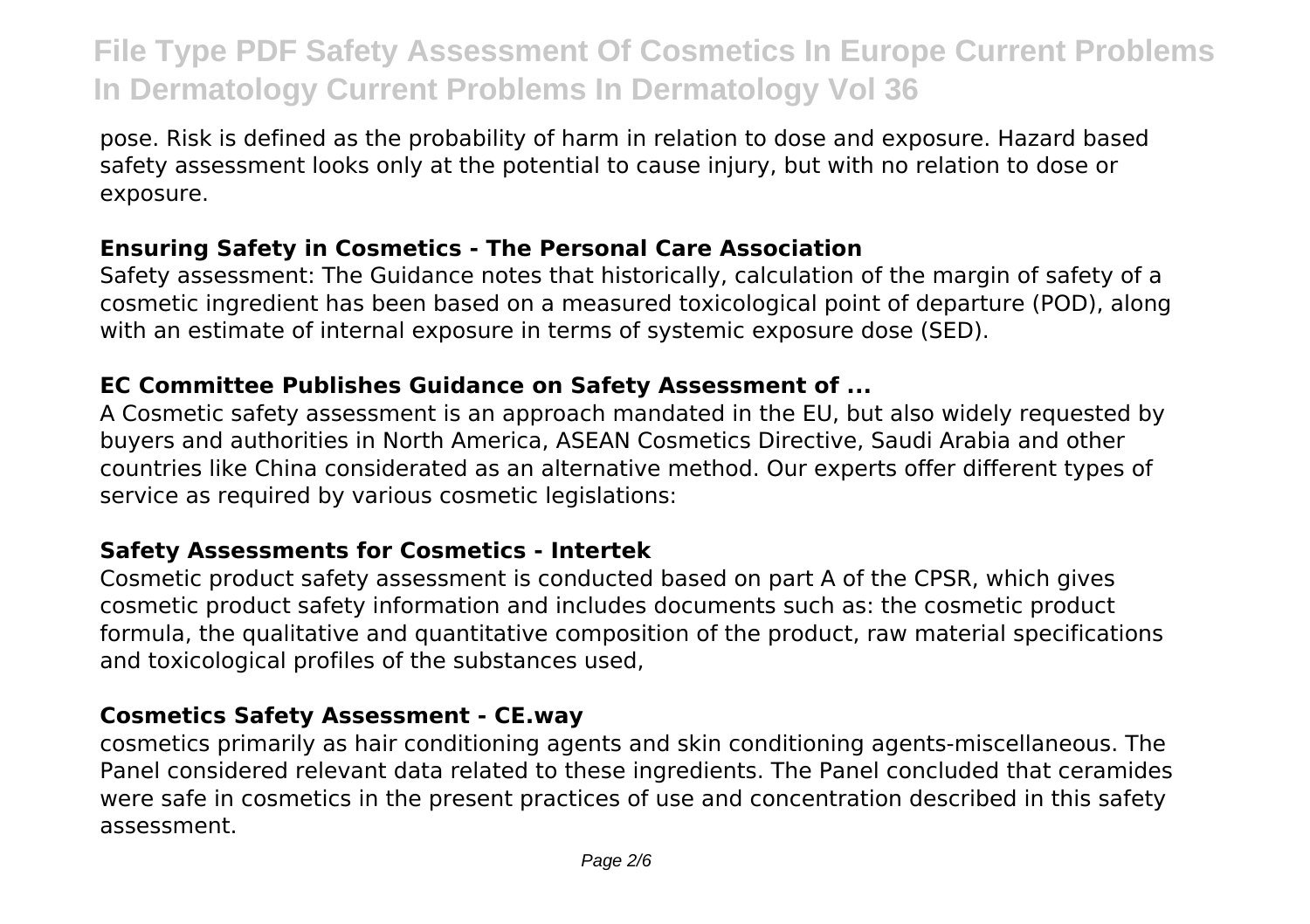#### **Safety Assessment of Ceramides as Used in Cosmetics**

As always, we are dedicated to providing Cosmetic Product Safety Reports (Cosmetic Safety Assessments) as required by EU Regulation 1223/2009 (AND the new UK equivalent legislation that may come into force - YES, our assessments are Brexit proof! and will cover both the UK AND the EU, whatever the outcome), resources and information for small-scale and craft manufacturers of natural cosmetics. We have been working with small-scale producers now for many years and have an established ...

#### **Cosmetic Product Safety Report - Cosmetic Safety Assessment**

Safety Assessment and Safety Report in the EC Cosmetics Regulation 3/5 Status: March 2014 requires regularly a further review and possible update of the safety assessment. This is of course also the case if the data situation changes for the substances used (consideration of the state of science).

#### **Safety Assessment and Safety Report in the EC Cosmetics ...**

Safety Assessment of Glycerin as Used in Cosmetics Status: Draft Report for Panel Review Release Date: August 18, 2014 Panel Meeting Date: September 8-9, 2014 The 2014 Cosmetic Ingredient Review Expert Panel members are: Chairman, Wilma F. Bergfeld, M.D., F.A.C.P.; Donald V.

#### **Safety Assessment of Glycerin as Used in Cosmetics**

EWG's Skin Deep ® cosmetic database gives people practical solutions to protect themselves and their families from everyday exposures to potentially toxic chemicals in personal care and beauty products. Skin Deep ®, launched in 2004, lists easy-to-navigate hazard ratings for nearly 70,000 products and 9,000 ingredients on the market.The U.S. government doesn't review the toxicity of products ...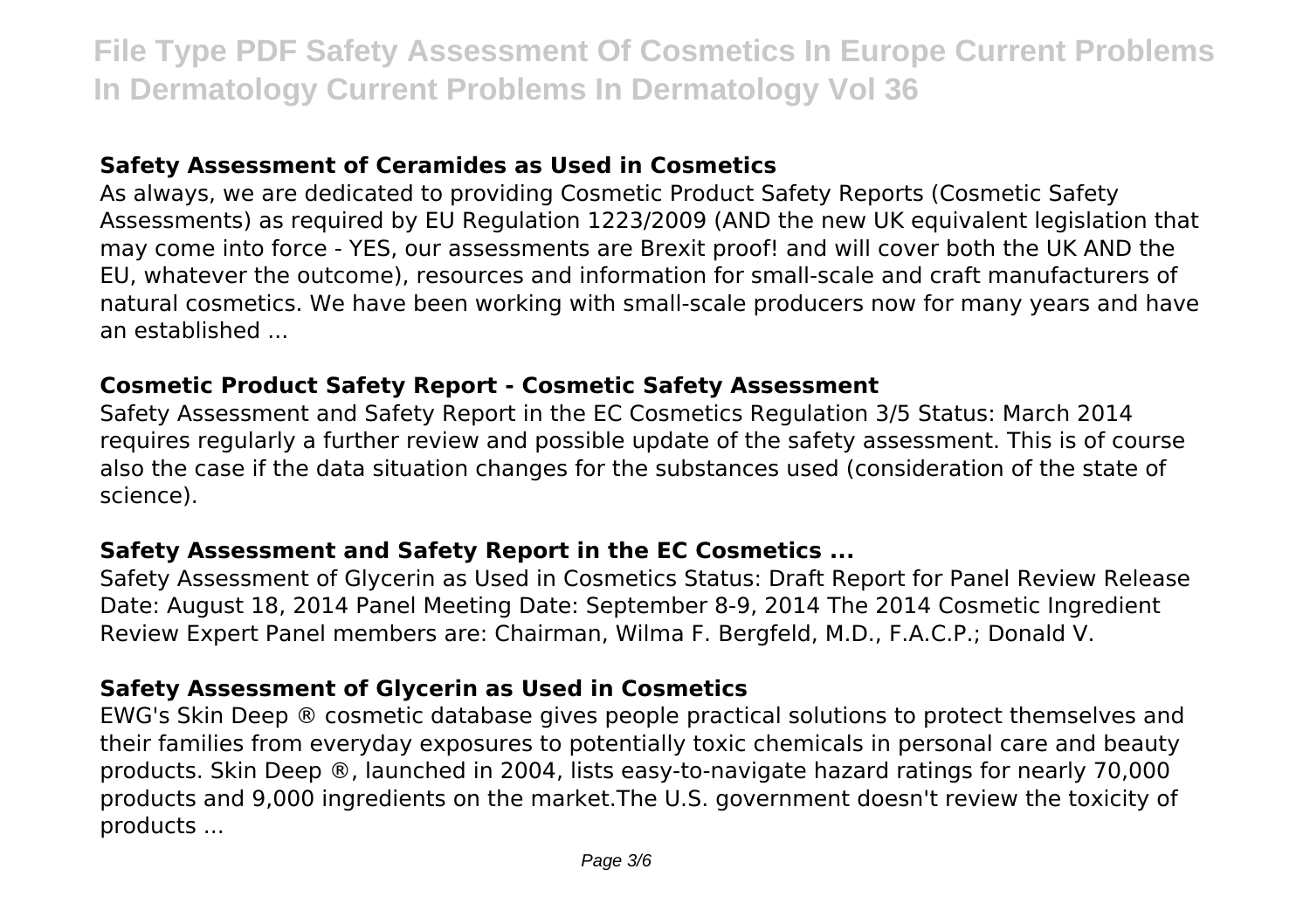#### **EWG Skin Deep® Cosmetics Database**

SAFETY ASSESSMENT. CPNP NOTIFICATION. CHALLENGE TEST. PATCH TEST. MICROBIOLOGY TESTS. STABILITY AND COMPATIBILITY WITH THE CONTAINER. We offer our customers full help, covering the complexities of introducing cosmetic products to the market in accordance with EU law and with the best prices and the shortest time to complete assessments.

#### **SAFETY ASSESSMENT - Ocena Bezpieczeństwa Kosmetyków**

With OVER 20 YEARS OF EXPERIENCE in organizing the 'Safety Assessment of Cosmetics in the EU – Training Course', we can provide you with a sound and independent scientific counselling with regard to safety of cosmetic and their ingredients for the EU market\*: • development and/or improvement of your Product Information File (PIF) Part A: cosmetic product safety information

#### **Safety Assessment of Cosmetics in the EU**

Safety assessment of cosmetic products in Europe is based on the safety assessment of the composing ingredients and is exposure-driven. This scientific exercise is usual performed based on data obtained through animal experimentation.

# **Safety Assessment of Cosmetics in the EU • Training Course**

Cosmetic Safety Assessment: What you'll need to provide: List of ingredients (CAS and EC No.) Quantities in percentage (%) Material Safety Data Sheets & Certificate of Analysis for each ingredient

#### **Cosmetic Safety Assessment UK - Fast Turnaround**

A. General Framework for Assessing the Safety of Nanomaterials in Cosmetic Products Section 301 (a) of the Federal Food, Drug, and Cosmetic Act (the FD&C Act) (21 U.S.C. 331 (a)) prohibits the...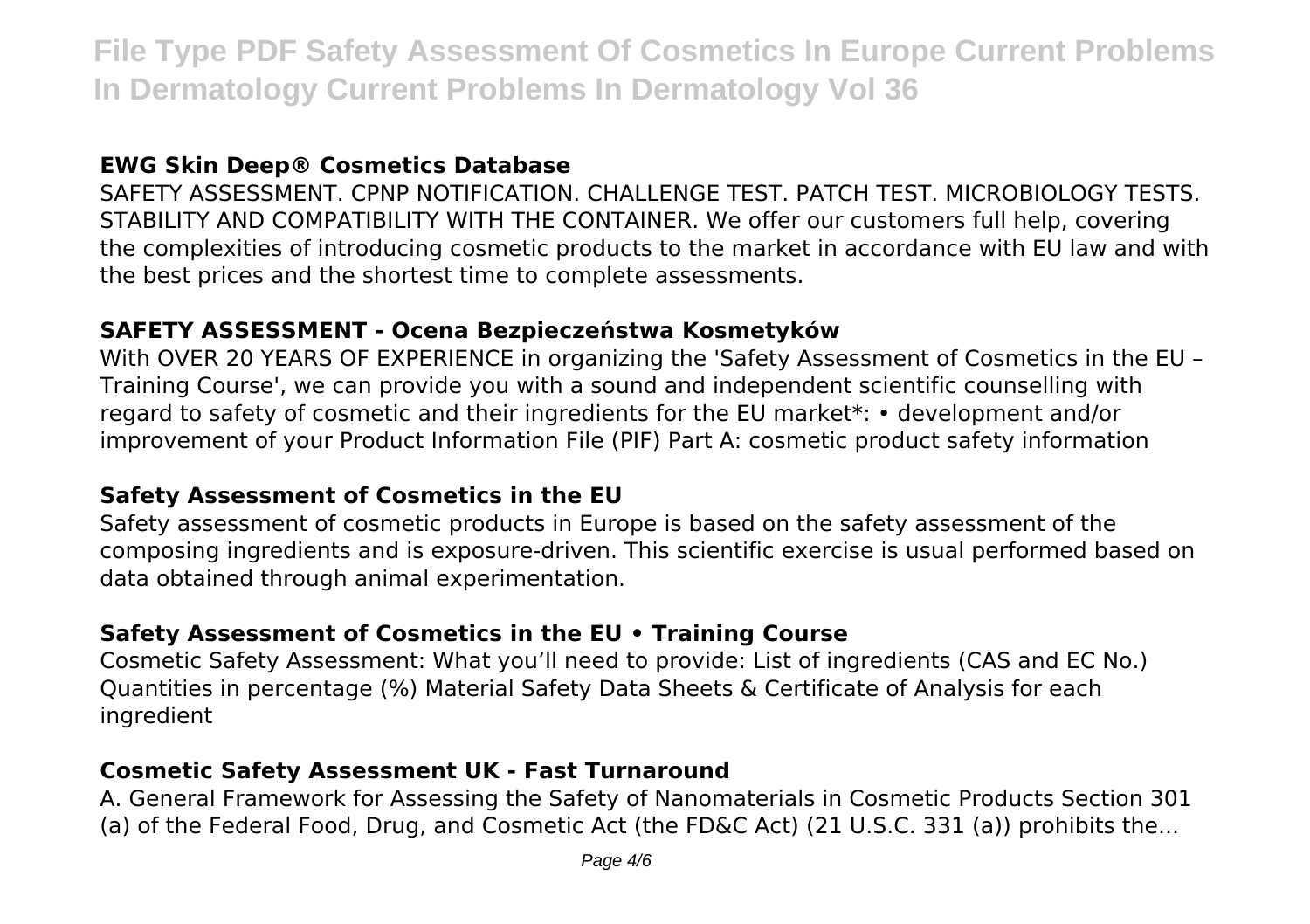#### **Guidance for Industry: Safety of Nanomaterials in Cosmetic ...**

In the EU, manufacturers or importers of PCP are required to generate safety dossier on each cosmetic product, including composition, specifications and a product safety assessment on the final product as well as its ingredients; the safety assessment has to be performed by a qualified expert. (Pauwels and Rogiers, 2004, Pauwels et al., 2009).

### **Safety assessment of personal care products/cosmetics and ...**

Safety of cosmetics and their ingredients is guaranteed through safety assessment and for that purpose a unique dossier (Product Information File) need to be composed.

# **Safety Assessment of Cosmetics in the EU 2019 | Vrije ...**

The assessment of the safety of any cosmetic product clearly relates to the manner of use. This factor is most important since it determines the amount of substance which may be absorbed through the skin or mucous membranes, or ingested or inhaled. 25.

# **FINAL DRAFT GUIDELINES ON SAFETY EVALUATION**

The Cosmetic Ingredient Review (CIR) Expert Panel, is an independent, non-profit scientific body established in 1976 and initiated by the Personal Care Products Council (the Council) at the suggestion and with the support of the Food and Drug Administration (FDA) and the Consumer Federation of America (CFA) to thoroughly review and assess the safety of ingredients used in cosmetics in the U.S.

# **Cosmetic Ingredient Review (CIR) | Cosmetics Info**

It is applied to risk assessment of cosmetic ingredients and safety evalua- tion of the products, including risk assessment on the unavoidable safety risk substances which were introduced by the